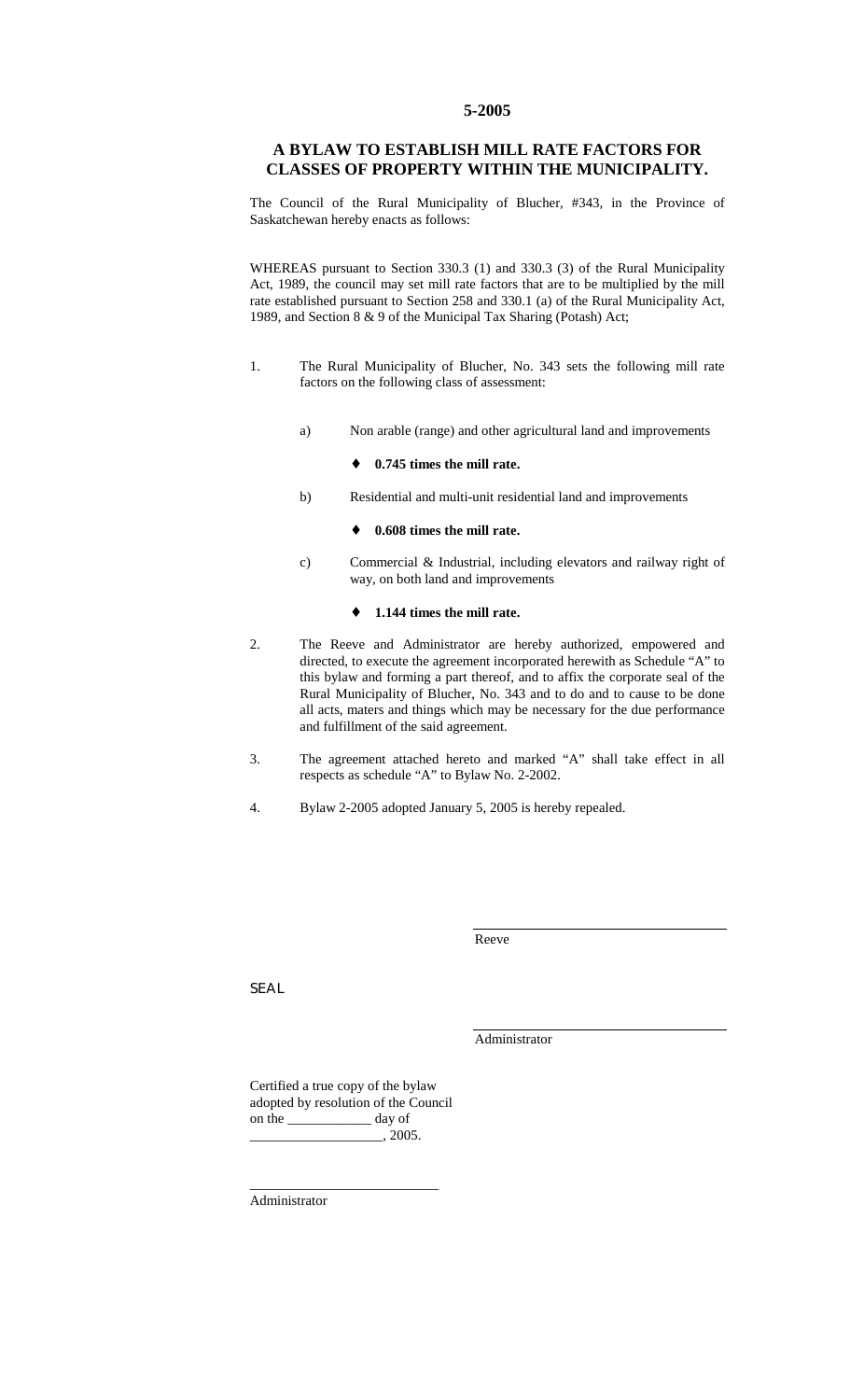# **EXHIBIT "A" TO BYLAW NO. 5-2005 MILL RATE FACTOR AGREEMENT**

# **THIS AGREEMENT MADE IN DUPLICATE THIS DAY OF**  . 2005 BETWEEN:

# **THE RURAL MUNICIPALITY OF BLUCHER, NO. 343**  hereinafter called the "municipality"

## **- and -**

# **SASKATOON EAST SCHOOL DIVISION NO. 41**  hereinafter called the "school division"

WHEREAS, pursuant to Section 330.3 (1) and 330.3 (3) of the Rural Municipality Act, 1989, the Municipality has passed a bylaw to set mill rate factors that are to be multiplied by the rate established pursuant to Section 258 and 330.1 (a) of the Rural Municipality Act, 1989 and Section 8 & 9 of the Municipal Tax Sharing (Potash) Act, for the purpose of establishing the levy for a taxable assessment.

AND WHEREAS the school division wishes to enter into an agreement with the municipality to apply the mill rate factors established pursuant to the above sections to the mill rate set by the school division.

NOW THEREFORE, the parities hereto agree as follows:

- 1. There shall be mill rate factors applied to the following classes of assessment established by regulations made pursuant to section 330.3 (3) of the Act:
	- a) Non arable (range) and other agricultural land and improvements

# ♦ **0.745 times the mill rate.**

b) Residential and multi-unit residential land and improvements

### ♦ **0.608 times the mill rate.**

c) Commercial & Industrial, including elevators and railway right of way, on both land and improvements

## ♦ **1.144 times the mill rate.**

- 2. The municipality shall adjust the various mill rate factors so that the same amount of tax is levied on behalf of the school division after applying the mill rate factors as would have been levied with no mill rate factors;
- 3. This agreement shall continue in force from year to year;